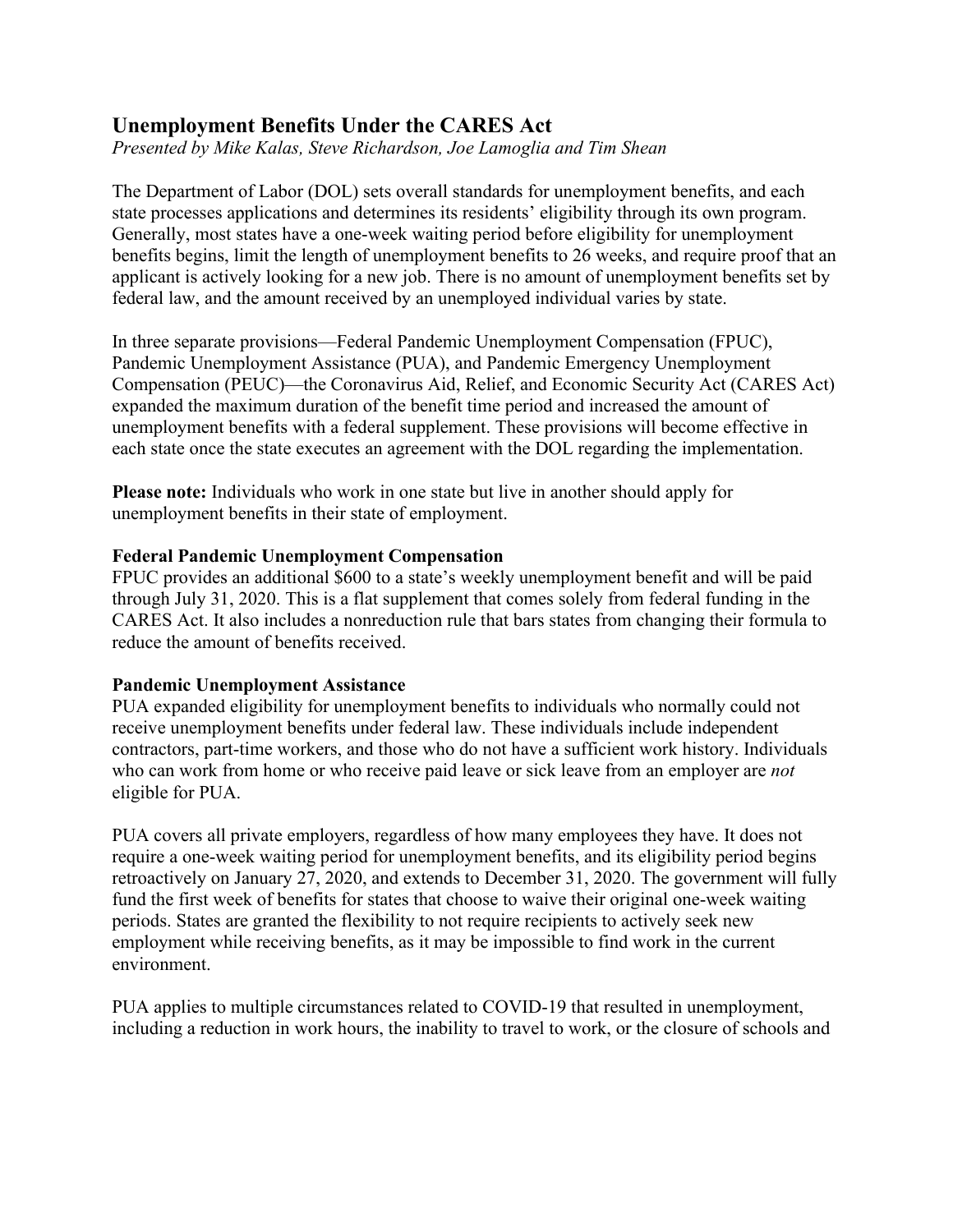childcare providers. It allows applicants to self-certify that they are experiencing one of the following situations:

- The applicant or a household member has been diagnosed with COVID-19 or is experiencing symptoms of the illness.
- The applicant is caring for a family member or a household member who has a COVID-19 diagnosis.
- The applicant is the primary caregiver for a child whose school or childcare facility has closed because of COVID-19.
- The applicant cannot go to work because of a government-ordered quarantine or has been advised by a health care provider to self-quarantine.
- The applicant can no longer start a new job as the direct result of COVID-19.
- The applicant is now the household's primary breadwinner because the head of the household died from COVID-19.
- The applicant was forced to quit his or her job as the direct result of COVID-19.
- The applicant's employer closed as the direct result of COVID-19.

## **Pandemic Emergency Unemployment Compensation**

PEUC adds 13 weeks to the standard 26 weeks of unemployment benefits available in most states. The additional 13 weeks means that the CARES Act provides a total of 39 weeks of unemployment benefits. Individuals can receive the additional 13 weeks even if they exhaust their eligibility for state unemployment benefits.

## **Short-Term Compensation Plans**

Finally, the CARES Act provides federal funds to states that already have or will implement shared work or workshare programs. These programs provide prorated unemployment benefits for individuals who experience a reduction in their work hours.

## **Taxation of Unemployment Benefits**

All unemployment benefits, including the \$600 PUC, are considered taxable income.

## **Additional Information**

You can find more information regarding unemployment benefits provided by the CARES Act by going to the following websites:

- To learn where to apply in each state, go to [www.careeronestop.org](http://www.careeronestop.org/) and click Find Local Help > Unemployment Benefits Finder.
- For general information about unemployment insurance, go to [www.dol.gov](http://www.dol.gov/) and click Topics > Unemployment Insurance.
- For information on changes made to unemployment insurance in response to the COVID-19 pandemic, go to [www.careeronestop.org/coronavirus.](http://www.careeronestop.org/coronavirus)

*This material has been provided for general informational purposes only and does not constitute either tax or legal advice. Although we go to great lengths to make sure our information is accurate and useful, we recommend you consult a tax preparer, professional tax advisor, or lawyer.*